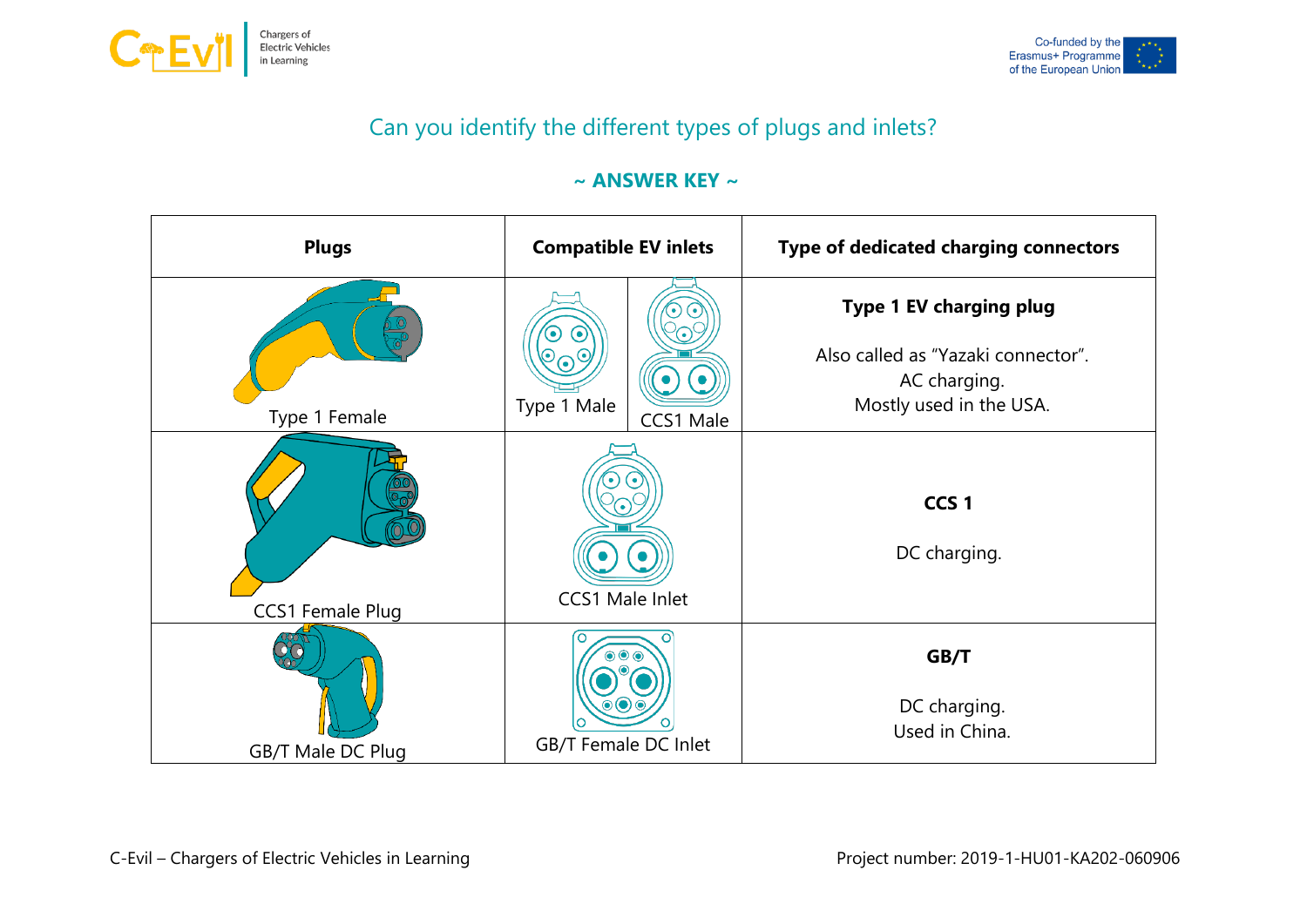



| Type 2 Female Plug (Mennekes) | Type 2 Male                 | CCS2 Male | Type 2 EV charging plug<br>Also known as "Mennekes connector".<br>AC charging.<br>Most of the public chargers in Europe are<br>equipped with Type 2 plug with a charging<br>power up to 43 kW. |
|-------------------------------|-----------------------------|-----------|------------------------------------------------------------------------------------------------------------------------------------------------------------------------------------------------|
| <b>CHAdeMO Male Plug</b>      | <b>CHAdeMO</b> Female Inlet |           | <b>CHAdeMO</b><br>DC charging.<br>Japanese standardized charging protocol.                                                                                                                     |
| GB/T Male AC Plug             | C<br>GB/T Female AC Inlet   |           | <b>GB/T AC charging plug</b><br>AC charging.<br>Used in China.                                                                                                                                 |